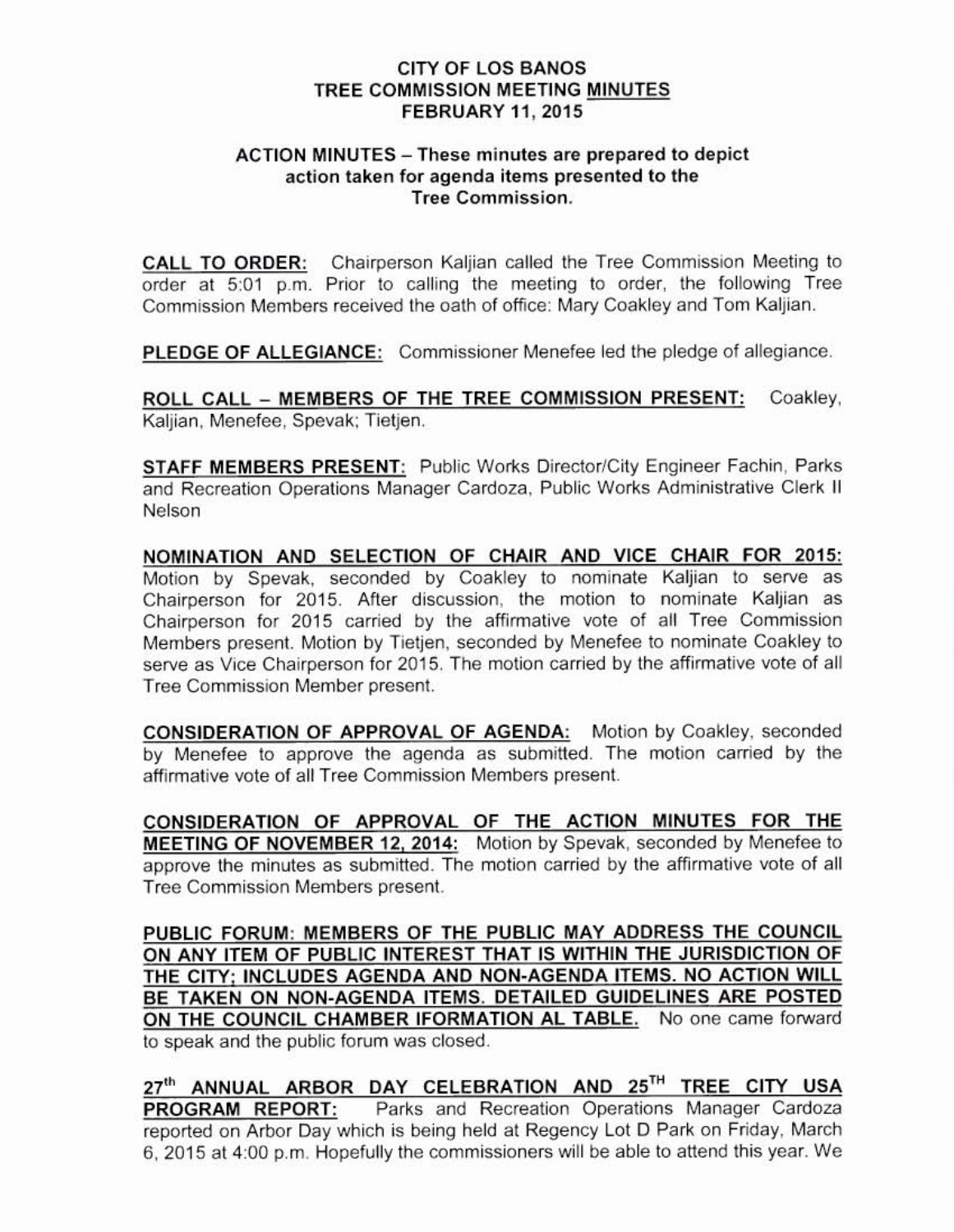will be planting trees from the PG&E project: Chinese Pistachio, Zelkova and Oklahoma Red Bud trees Spevak has some concern about how the trees will grow with regards to the soil and proper watering. Spevak requests that as the trees are planted, the right soil is used or have soil amendments with vitamin B added so the trees would have a good start to grow. Kaljian offered to contribute potting soil for the smaller trees.

CONSIDERATION OF APPROVAL OF THE HERITAGE TREE LIST: Fachin explained the approval process. The list needs to be reviewed and agreed upon today. We will contact residents prior to going to Parks and Recreation, then it must go to the City Council. With that timeline, the list won't be ready for this year's Arbor Day. Motion by Coakley, seconded by Menefee for the Tree Commission to recognize and approve The Heritage Tree List as submitted. The motion carried by the affirmative vote of all Tree Commission Members present. Discussion continued 10 review the "Tree·Mendous Recognition List". Fachin explained that if the commission accepts the two businesses. that this is the only action that will happen at this level. The City will contact the businesses and ask if they choose to participate this year. Motion by Menefee, seconded by Tietien to recognize the "Tree-Mendous Recognition List" for Arbor Day as submitted. The motion carried by the affirmative vote of all Tree Commission Members present

PARKS & RECREATION MANAGERS REPORT: Parks and Recreation Operations Manager Cardoza answered some concems from the previous meeting. First item. the Plant a Tree fund will not close if taken down to very litlle or no *money* at all. It will always be available and anybody can contribute to the fund The second issue was the tree at Washington Avenue and Tenth Street. The only reason the City would "top' a private tree is for safety issues. Cardoza will make contact with the owner to see if it's possible to remove the dead tree to make the parking lot look nicer

PUBLIC WORKS DIRECTOR/CITY ENGINEER REPORT: Fachin didn't have anything new coming up but Public Works did assist Code Enforcement with removing some tree stumps at Seventh Street and Jefferson Avenue. On Fourth Street and Jefferson Avenue, a tree was removed due to the bad storm. Spevak questioned how many PG&E trees have been planted. Fachin said around half have been planted and there is a balance of approximately 125 trees which will be planted in different parks over the next 3 to 4 months.

## COMMISSION MEMBER REPORTS:

COAKLEY: She realizes that we focus on shade trees but has a couple ideas we might want to think about. What about Heirloom Fruit Trees? Years ago, there were really old and different varieties of fruit trees in town. It might be nice if people noticed those kinds of trees still exist around town. She read an article about a garden bonzi and there is a resident in town on Greenbriar with a bonzi trees in her front yard and has maintained them very nicely. I just think we might want to recognize these different types of trees in the future.

KALJIAN: Kaljian only has one comment. As I drive around town over the past few years, I've noticed that the topping of trees has diminished substantially compared to years past when you would see really bad trimming of city trees. I feel